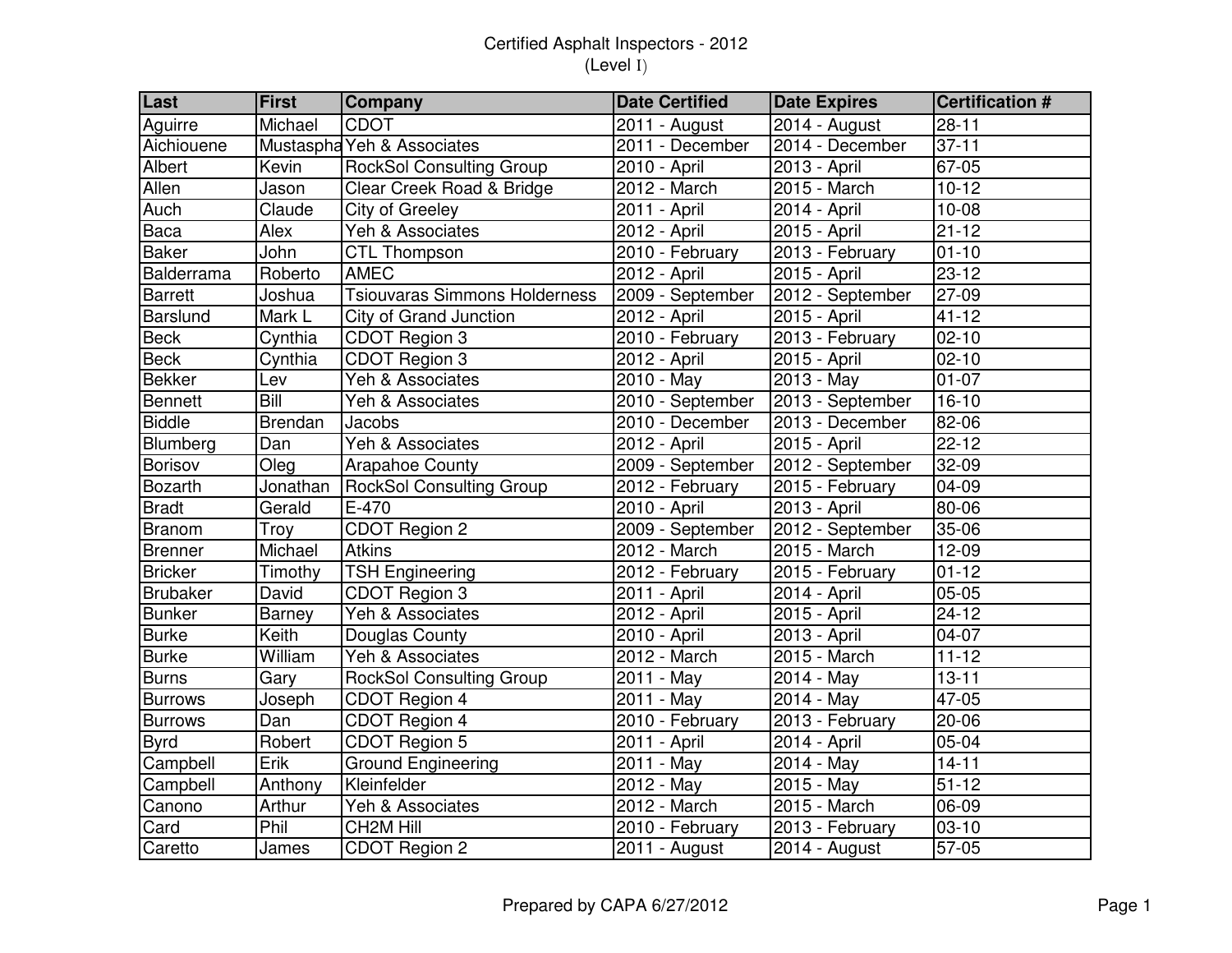| Case               | Robert         | HDR Engineering Inc                | 2012 - February               | 2015 - February  | $02 - 12$ |
|--------------------|----------------|------------------------------------|-------------------------------|------------------|-----------|
| Chado              | Rob            | CH2M Hill                          | 2011 - December               | 2014 - December  | $38 - 11$ |
| Chatelain          | Doug           | Jacobs                             | 2012 - May                    | 2015 - May       | 83-06     |
| Cirillo            | Gary           | <b>RockSol Consulting Group</b>    | 2011 - February               | 2014 - February  | $01 - 11$ |
| Cisneros           | <b>Baldino</b> | <b>URS</b>                         | 2010 - February               | 2013 - February  | $04 - 10$ |
| Clark              |                | Michael W CDOT Region 6            | 2010 - May                    | $2013 - May$     | 37-06     |
| Conner             | Scott          | Kleinfelder                        | 2012 - May                    | 2015 - May       | $50 - 12$ |
| Cordova            |                | Maurcedes RockSol Consulting Group | 2012 - February               | 2015 - February  | 31-07     |
| Correa             | Dario          | CH <sub>2</sub> M Hill             | 2011 - December               | 2014 - December  | $39 - 11$ |
| Crane              | James          | Kleinfelder                        | 2011 - May                    | 2014 - May       | $15 - 11$ |
| Cromer             | <b>Brian</b>   | Geoca                              | 2011 - February               | 2014 - February  | $02 - 11$ |
| Croy               | Steve          | <b>HDR Engineering Inc</b>         | 2012 - April                  | 2015 - April     | $25 - 12$ |
| Cuevas             | William        | <b>Arapahoe County</b>             | 2009 - September              | 2012 - September | 33-09     |
| Cumings            | Bill           | <b>Atkins</b>                      | 2012 - March                  | 2015 - March     | 68-06     |
| Custy              | Tim            | <b>TSH Engineering</b>             | 2010 - February               | 2013 - February  | $05-10$   |
| De Leon            | Mario          | <b>CDOT Region 1</b>               | 2012 - March                  | 2015 - March     | $40 - 12$ |
| De Los Santos Mark |                | Geocal                             | 2011 - April                  | 2014 - April     | $08 - 11$ |
| <b>DeGraffe</b>    | Thomas         | <b>Terracare Associates</b>        | 2011 - August                 | 2014 - August    | $29 - 11$ |
| Dennis             | Terry          | <b>RockSol Consulting Group</b>    | 2010 - December               | 2013 - December  | 06-04     |
| Denton             | Gina           | <b>Trautner Geotech</b>            | 2012 - April                  | 2015 - April     | 44-08     |
| Dino               | Christian      | <b>CU Boulder</b>                  | 2012 - March                  | 2015 - March     | $12 - 12$ |
| Dye                | Kevin          | CDOT Region 5                      | 2012 - April                  | 2015 - April     | $26 - 12$ |
| Ebel               | Russ           | CDOT Region 5                      | 2011 - February               | 2014 - February  | 15-05     |
| Ebel               | Jessica        | CDOT Region 5                      | 2011 - February               | 2014 - February  | 49-05     |
| Eddy               | Stephen        | Douglas County Engineers           | 2012 - February               | 2015 - February  | 08-09     |
| Edel               | David          | <b>RockSol Consulting Group</b>    | 2011 - February               | 2014 - February  | 03-11     |
| El-Hehiawy         | Joe            | Yeh & Associates                   | $\overline{20}$ 12 - February | 2015 - February  | $03 - 12$ |
| Ellis              | Steven         | <b>CDOT</b>                        | $\overline{2011}$ - November  | 2014 - November  | 43-08     |
| Entihar            | Sonny          | City of Thornton                   | 2010 - December               | 2013 - December  | $22 - 10$ |
| Erickson           | Jonathan       | Empire Management                  | 2009 - May                    | 2012 - May       | 13-09     |
| Ethridge           | Lori           | CDOT Region 5                      | 2012 - April                  | 2015 - April     | $27-12$   |
| Etsitty Sr.        | Darren         | <b>AMEC</b>                        | 2012 - April                  | 2015 - April     | $28 - 12$ |
| Felix              | Stephen        | CDOT Region 3                      | 2012 - April                  | 2015 - April     | 06-06     |
| Feltner            | Jeremy         | <b>RockSol Consulting Group</b>    | 2010 - May                    | 2013 - May       | $20 - 07$ |
| Feuerstein         | Larry          | <b>Collins Engineers Inc</b>       | 2011 - May                    | $2014 - May$     | $26 - 11$ |
| Foley              | Patrick        | CTL / Thompson                     | 2010 - December               | 2013 - December  | 23-10     |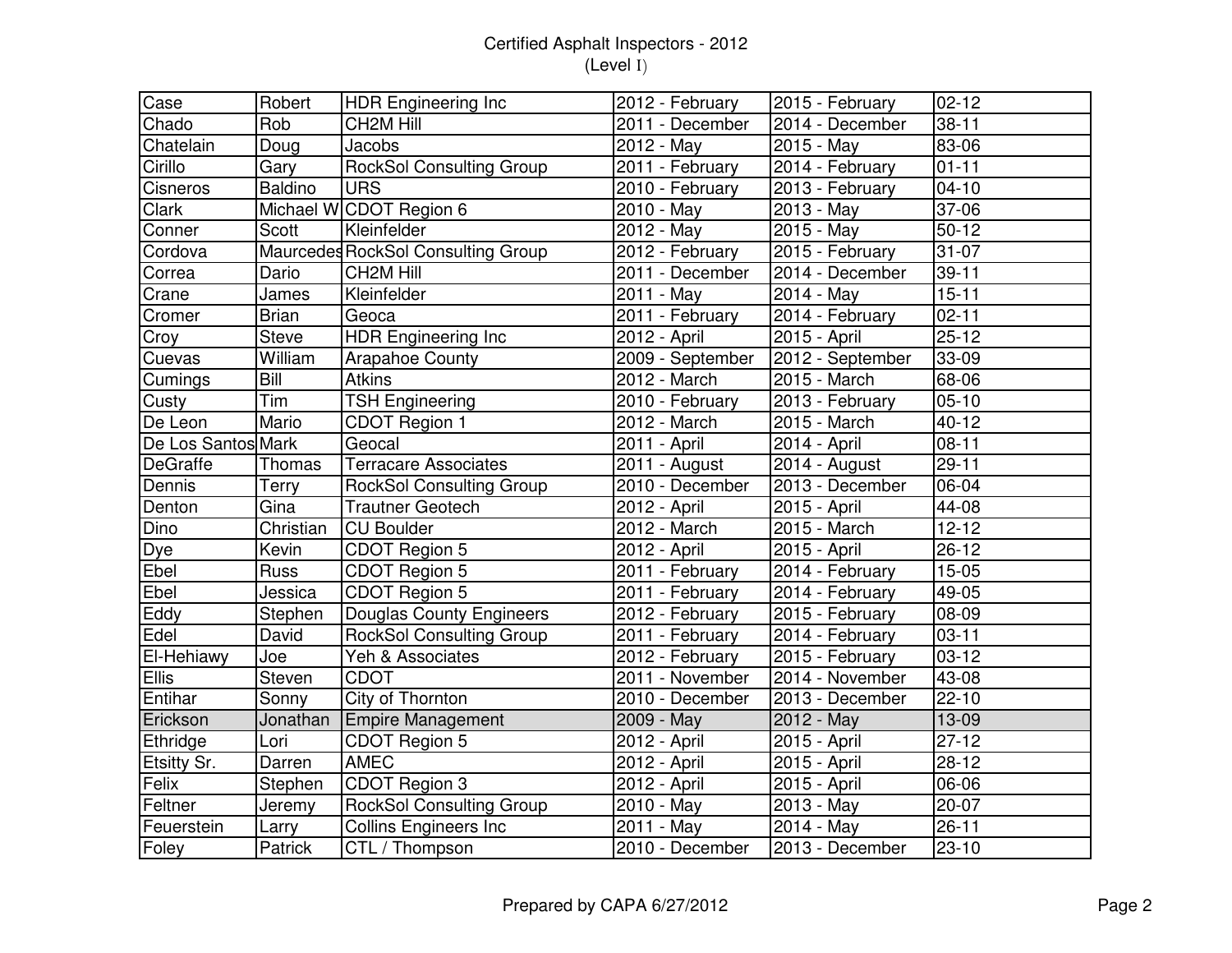| Frazier      | Jack         | <b>HDR Engineering Inc</b>         | 2012 - May       | 2015 - May       | $24 - 08$          |
|--------------|--------------|------------------------------------|------------------|------------------|--------------------|
| Frydenlund   | Anthony      | <b>Ground Engineering</b>          | 2011 - May       | 2014 - May       | $16 - 11$          |
| Funk         | Darrell D    | Clear Creek Road & Bridge          | 2012 - March     | 2015 - March     | $13 - 12$          |
| Garcia       | Leroy        | CDOT Region 5                      | 2009 - May       | 2012 - May       | 14-09              |
| Garman       | Michael      | CDOT Region 2                      | 2011 - April     | $2014 - April$   | $14 - 04$          |
| Gemaehlich   | Curtis       | Yeh & Associates                   | 2012 - February  | 2015 - February  | $04 - 12$          |
| Genger       | Christine    | CDOT Region 2                      | 2010 - April     | 2013 - April     | $02 - 07$          |
| Gilliam      | Maurice      | <b>RockSol Consulting Group</b>    | 2011 - February  | 2014 - February  | 34-05              |
| Godwin       | JP           | <b>RockSol Consulting Group</b>    | 2010 - December  | 2013 - December  | $24 - 10$          |
| Golden       | Matt         | <b>RockSol Consulting Group</b>    | 2012 - February  | 2015 - February  | $15 - 04$          |
| Gonzales Jr. | Elmer        | Yeh & Associates                   | 2012 - February  | 2015 - February  | $05 - 12$          |
| Goodsell     | Mike         | <b>RockSol Consulting Group</b>    | 2010 - September | 2013 - September | $\overline{17-10}$ |
| Goudjil      | Nordine      | <b>CDOT</b>                        | 2011 - May       | 2014 - May       | $\overline{23-06}$ |
| Green        | Nate         | Jacobs                             | 2011 - November  | 2014 - November  | 44-08              |
| Green        | Daniel       | Yeh & Associates                   | 2012 - April     | 2015 - April     | 37-05              |
| Griese       | Ronald L.    | <b>RockSol Consulting Group</b>    | 2010 - February  | 2013 - February  | $06-10$            |
| Groves       | Doug         | City of Fort Collins               | 2011 - April     | 2014 - April     | $02 - 08$          |
| Gubser       | Mitch        | Yeh & Associates                   | 2012 - April     | 2015 - April     | $29 - 12$          |
| Harmon       | Carl         | <b>Hartwig and Associates</b>      | 2009 - May       | 2012 - May       | 15-09              |
| Harrington   | John         | <b>RockSol Consulting Group</b>    | 2012 - February  | 2015 - February  | $06-12$            |
| Hebard       | Andrea       | CDOT Region 6                      | 2010 - May       | 2013 - May       | 40-06              |
| Heese        | Jonathan     | <b>Arapahoe County</b>             | 2009 - September | 2012 - September | 34-09              |
| Heiber       | <b>Steve</b> | Yeh & Associates                   | 2012 - April     | 2015 - April     | $30 - 12$          |
| Herbaugh     | Martin       | <b>RockSol Consulting Group</b>    | 2011 - May       | 2014 - May       | $17 - 11$          |
| Hering       |              | Thomas E. RockSol Consulting Group | 2011 - February  | 2014 - February  | $07 - 11$          |
| Hewson       | Dean         | <b>Ground Engineering</b>          | 2011 - April     | 2014 - April     | $09-11$            |
| Hoffman      | Jerry        | <b>URS Corporation</b>             | 2011 - August    | 2014 - August    | 24-06              |
| Hood         | Rhonda       | City of Greenwood Village          | 2012 - May       | 2015 - May       | 46-12              |
| Howe         | Patrick      | City of Greenwood Village          | 2012 - May       | 2015 - May       | 24-09              |
| Hunter       | Jack         | Yeh & Associates                   | 2012 - April     | $2015 - April$   | 29-04              |
| Huston       | <b>Brain</b> |                                    | 2009 - May       | 2012 - May       | 16-09              |
| Hutton       | Hugh         | <b>RockSol Consulting Group</b>    | 2009 - September | 2012 - September | 28-09              |
| Jahnke       | Mark         | <b>Atkins</b>                      | 2011 - April     | 2014 - April     | $10 - 11$          |
| Janini       | Robert       | Yeh & Associates                   | $2012 - March$   | 2015 - March     | 26-06              |
| Johni        | <b>Brian</b> | <b>Atkins</b>                      | 2010 - April     | 2013 - April     | 79-05              |
| Johnson      | Brad         | <b>RockSol Consulting Group</b>    | 2010 - December  | 2013 - December  | 03-08              |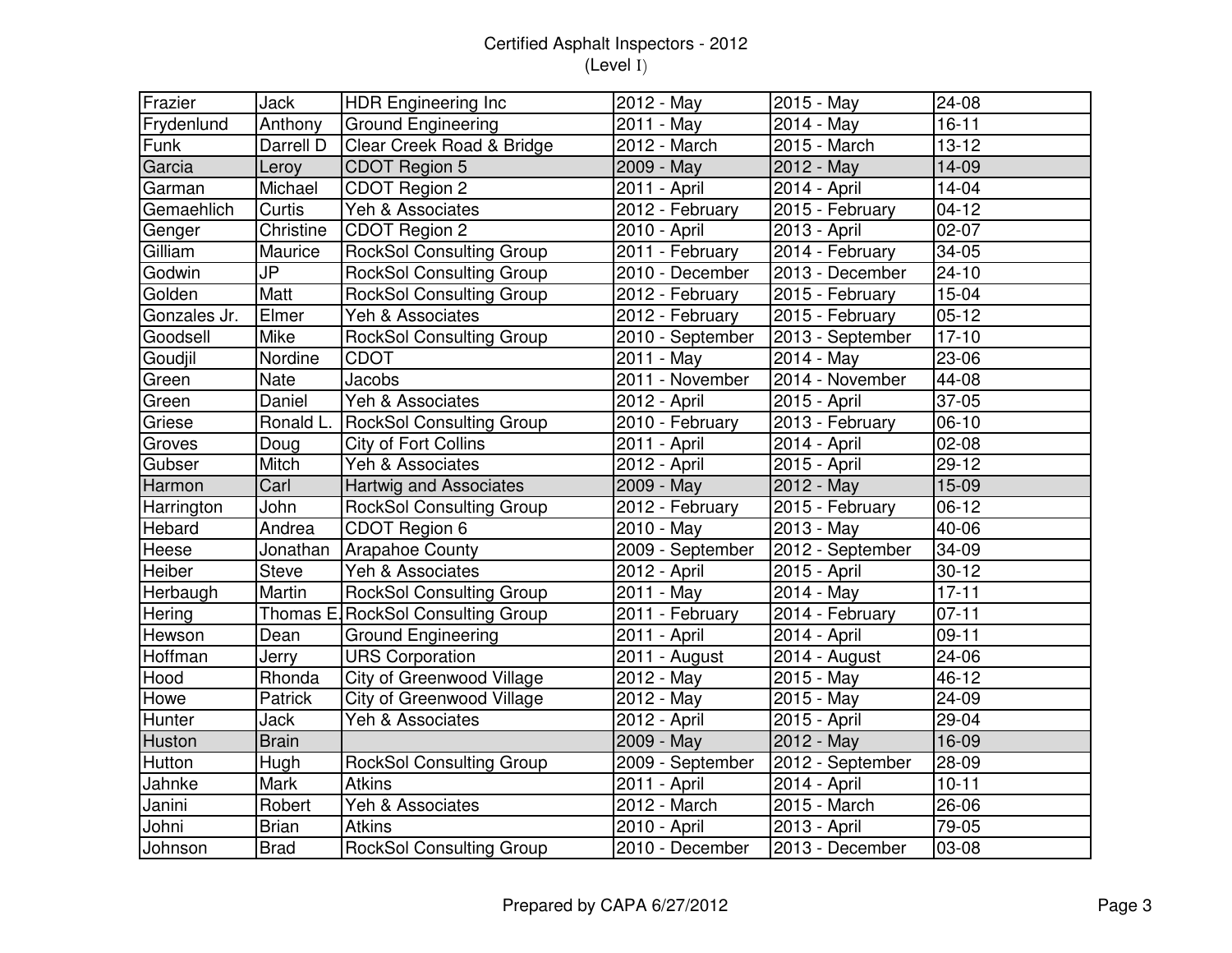| Johnson  | <b>Steve</b>   | <b>RockSol Consulting Group</b>                 | 2010 - April                 | 2013 - April              | $21 - 08$           |
|----------|----------------|-------------------------------------------------|------------------------------|---------------------------|---------------------|
| Johnson  | Randy          | CDOT Region 2                                   | 2010 - September             | 2013 - September          | 63-06               |
| Kanaly   | Michael        |                                                 | $\overline{2010}$ - December | 2013 - December           | $25 - 10$           |
| Katzer   | Rich           | Jacobs                                          | 2011 - February              | 2014 - February           | 07-04               |
| Kelly    | <b>Brian</b>   | Geocal                                          | 2011 - April                 | $\overline{2014}$ - April | $11 - 11$           |
| Kelly    | <b>Brian</b>   | CDOT Region 1                                   | 2012 - March                 | 2015 - March              | $14 - 12$           |
| Kibbin   | Joseph         | Jacobs                                          | 2010 - December              | 2013 - December           | 32-07               |
| King     | Jeremy         | CDOT Region 4                                   | 2009 - November              | 2012 - November           | 84-06               |
| King     | Eric           | <b>Martin Marietta Materials</b>                | 2011 - December              | 2014 - December           | $40 - 11$           |
| Kite     | Trent          | <b>City of Commerce City</b>                    | 2011 - August                | $2014 - August$           | $30 - 11$           |
| Kline    |                | <b>Christophe Tsiouvaras Simmons Holderness</b> | 2009 - September             | 2012 - September          | 29-09               |
| Knight   | Dave           | <b>RockSol Consulting Group</b>                 | 2011 - February              | 2014 - February           | 33-07               |
| Kochis   | Leslie         | CDOT Region 1                                   | 2010 - April                 | 2013 - April              | 41-06               |
| Konopka  | Michael        | Ground Engineering                              | 2011 - April                 | 2014 - April              | 34-08               |
| Kraft    | Scott R.       | <b>Ground Engineering</b>                       | 2011 - August                | 2014 - August             | $31 - 11$           |
| Krosky   | <b>Steve</b>   | <b>TST</b>                                      | 2011 - May                   | 2014 - May                | $25 - 11$           |
| Kuehl    | Randy          | <b>URS</b>                                      | 2011 - May                   | 2014 - May                | $18 - 11$           |
| Laabs    | Jason          | <b>Atkins</b>                                   | 2012 - May                   | 2015 - May                | 35-08               |
| Labato   | John           | <b>Stantec</b>                                  | 2011 - May                   | 2014 - May                | $11-07$             |
| LaHeist  | Joseph         | <b>Arapahoe County</b>                          | 2009 - September             | 2012 - September          | 35-09               |
| Lang     | Gordon         | Yeh & Associates                                | 2012 - May                   | 2015 - May                | 47-12               |
| Lange    | Robert         | <b>RockSol Consulting Group</b>                 | 2012 - May                   | 2015 - May                | 17-09               |
| Langman  | Erik           | Douglas County                                  | 2011 - April                 | $\overline{2014}$ - April | $36 - 11$           |
| Larson   | Karl           | CDOT Region 1                                   | 2010 - April                 | 2013 - April              | 19-07               |
| Ledford  | <b>Dustin</b>  | CDOT Region 5                                   | 2012 - April                 | 2015 - April              | $31 - 12$           |
| Little   | Michael        | <b>RockSol Consulting Group</b>                 | 2012 - February              | 2015 - February           | $07 - 12$           |
| Lockhart | <b>Rick</b>    | CDOT Region 1                                   | 2010 - April                 | 2013 - April              | 09-10               |
| Loeck    | Aaron          | <b>Ground Engineering</b>                       | 2011 - February              | 2014 - February           | $\overline{0}$ 4-11 |
| Long     | Reggie         | <b>AMEC</b>                                     | 2012 - April                 | 2015 - April              | 39-12               |
| Lopez    | <b>Darcie</b>  | <b>CDOT Headquarters</b>                        | 2011 - November              | 2014 - November           | 45-08               |
| Lopez    | Donald         | CDOT Region 6                                   | 2010 - May                   | 2013 - May                | 43-06               |
| Lutz     | Bob            | <b>TSH Engineering</b>                          | 2012 - February              | 2015 - February           | 44-06               |
| Maddux   | Kathleen       | City of Fort Collins                            | 2011 - April                 | 2014 - April              | 41-04               |
| Madrid   | Henry Rick URS |                                                 | 2010 - February              | 2013 - February           | $07 - 10$           |
| Maretech | Kyle           | Maretech Consulting of Colorado                 | 2011 - February              | 2014 - February           | $05 - 11$           |
| Maurer   | Dennis         | CDOT Region 1                                   | 2011 - December              | 2014 - December           | 74-05               |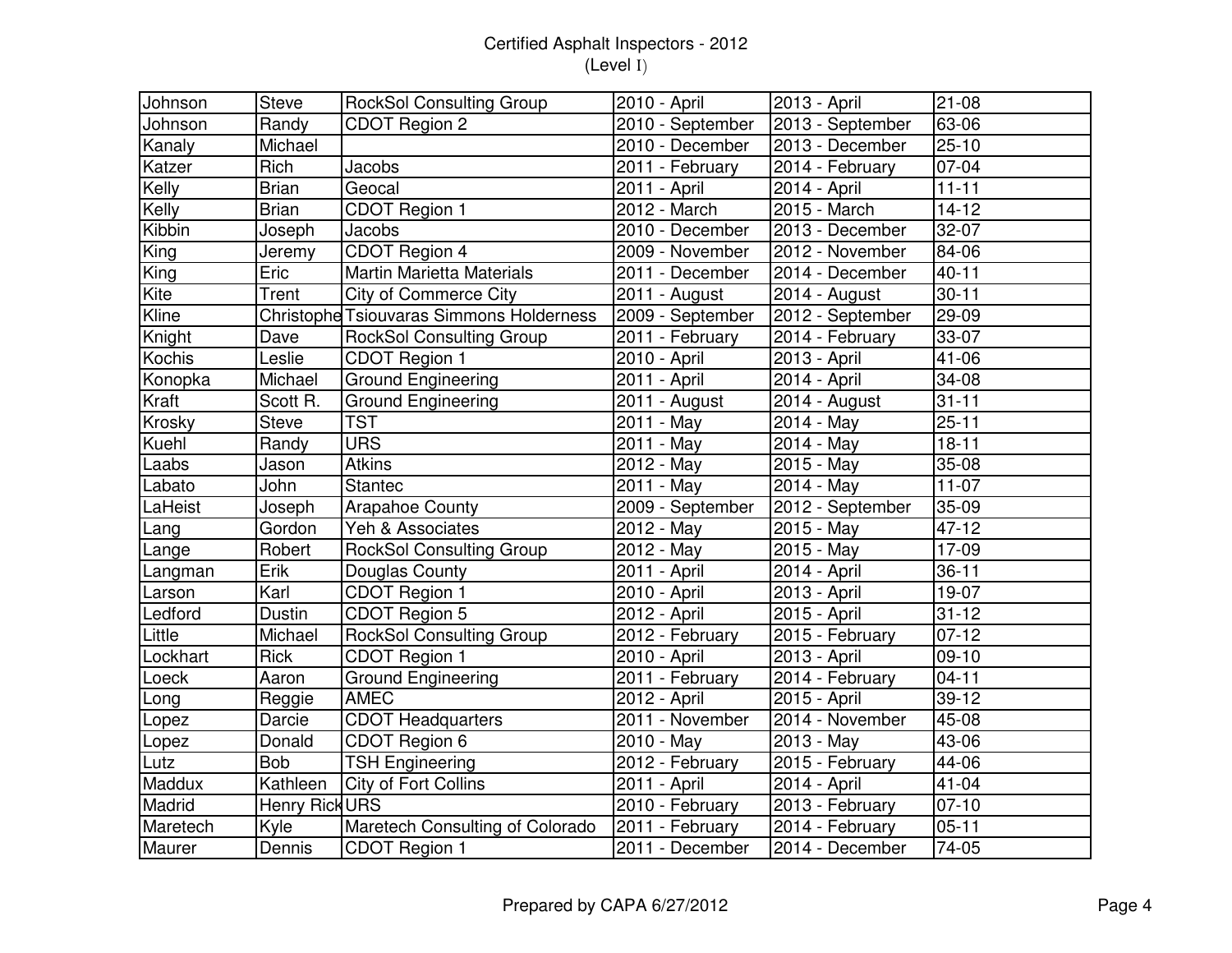| Mayhew         | Todd          | <b>RockSol Consulting Group</b>      | 2011 - February           | 2014 - February  | 75-05     |
|----------------|---------------|--------------------------------------|---------------------------|------------------|-----------|
| <b>McCarty</b> | Jeff          | <b>Atkins</b>                        | 2010 - September          | 2013 - September | $18 - 10$ |
| McClaskey      | <b>Stuart</b> | Yeh & Associates                     | 2012 - April              | 2015 - April     | $15-08$   |
| McCoy II       | James R.      | CDOT Region 3                        | 2009 - July               | 2012 - July      | 45-06     |
| Medved         | George        | Yeh & Associates                     | 2012 - March              | 2015 - March     | $15 - 12$ |
| Mendoza        | Paul          | CDOT Region 2                        | 2011 - August             | 2014 - August    | 58-05     |
| Meneghetti     | Tony          | CDOT Region 4                        | 2010 - September          | 2013 - September | $19 - 10$ |
| Menge          | Todd          | City of Greeley                      | 2011 - April              | 2014 - April     | 16-08     |
| Mensah         | Sal           | <b>TSH Engineering</b>               | 2010 - April              | 2013 - April     | $10 - 10$ |
| <b>Miles</b>   | Benjamin      | <b>CDOT</b>                          | 2012 - April              | 2015 - April     | 30-04     |
| Miller         | Scott         | <b>Atkins</b>                        | 2011 - August             | 2014 - August    | $32 - 11$ |
| Mojoen         | Robert        | Stantec                              | 2012 - May                | $2015 - May$     | 48-12     |
| Monks          | Aaron         | Town of Castle Rock                  | 2010 - December           | 2013 - December  | 26-10     |
| Muller         | Scott         | CDOT Region 4                        | 2009 - April              | 2012 - April     | 64-06     |
| Munoz          | Richard       | <b>Tsiouvaras Simmons Holderness</b> | 2009 - September          | 2012 - September | 30-09     |
| Murphy         | Patrick       | CDOT Region 5                        | 2012 - April              | 2015 - April     | $11 - 06$ |
| <b>Myers</b>   | Mark          | RockSol Consulting Group             | 2012 - March              | 2015 - March     | $16-12$   |
| Nead           | Tom           | Felsburg Holt & Ullevig              | 2011 - August             | 2014 - August    | $58 - 11$ |
| Nelson         | Ronnie        | <b>CTL Thompson</b>                  | 2011 - August             | 2014 - August    | $33 - 11$ |
| Nelson         | Fred          | Clear Creek Road & Bridge            | 2012 - March              | 2015 - March     | $17 - 12$ |
| Noble          | Jonathan      | <b>Ground Engineering</b>            | 2011 - May                | 2014 - May       | $23 - 11$ |
| Noe            | Ted           | <b>TSH Engineering</b>               | 2012 - May                | 2015 - May       | 49-12     |
| Ochoa          | Henry         | <b>RockSol Consulting Group</b>      | 2011 - December           | 2014 - December  | $02 - 09$ |
| O'Connell      | Tod           | <b>RockSol Consulting Group</b>      | $2010$ - February         | 2013 - February  | $08 - 10$ |
| Odell          | Jeff          | <b>CTL Thompson</b>                  | $\overline{2}011 -$ April | 2014 - April     | 39-05     |
| Ontiveros      | Angel         | City of Fort Collins                 | 2011 - April              | 2014 - April     | 39-04     |
| Orazem         | Victor        | CTL / Thompson                       | 2010 - September          | 2013 - September | $20 - 10$ |
| Pacheco        | Dan           | <b>TSH Engineering</b>               | 2012 - May                | $2015 - May$     | $52 - 12$ |
| Pagan          | Rich          | R.J. Pagan & Associates              | 2011 - May                | 2014 - May       | $24 - 11$ |
| Pare           | Robert        | CDOT Region 5                        | 2012 - April              | 2015 - April     | $32 - 12$ |
| Partington     | Raymie        | CDOT Region 6                        | 2011 - May                | 2014 - May       | 36-08     |
| Pennington     | Victor        | CDOT Region 5                        | 2010 - December           | 2013 - December  | 09-04     |
| Perez          | Stephen       | <b>TSH Engineering</b>               | 2012 - March              | 2015 - March     | $18-12$   |
| Perzinski      | Ross          | <b>Ground Engineering</b>            | 2011 - May                | 2014 - May       | $19 - 11$ |
| Peterson       | Kathleen      | CDOT Region 4                        | 2012 - February           | 2015 - February  | 13-06     |
| Petrak         | Matt          | Stantec                              | 2010 - May                | 2013 - May       | $15 - 10$ |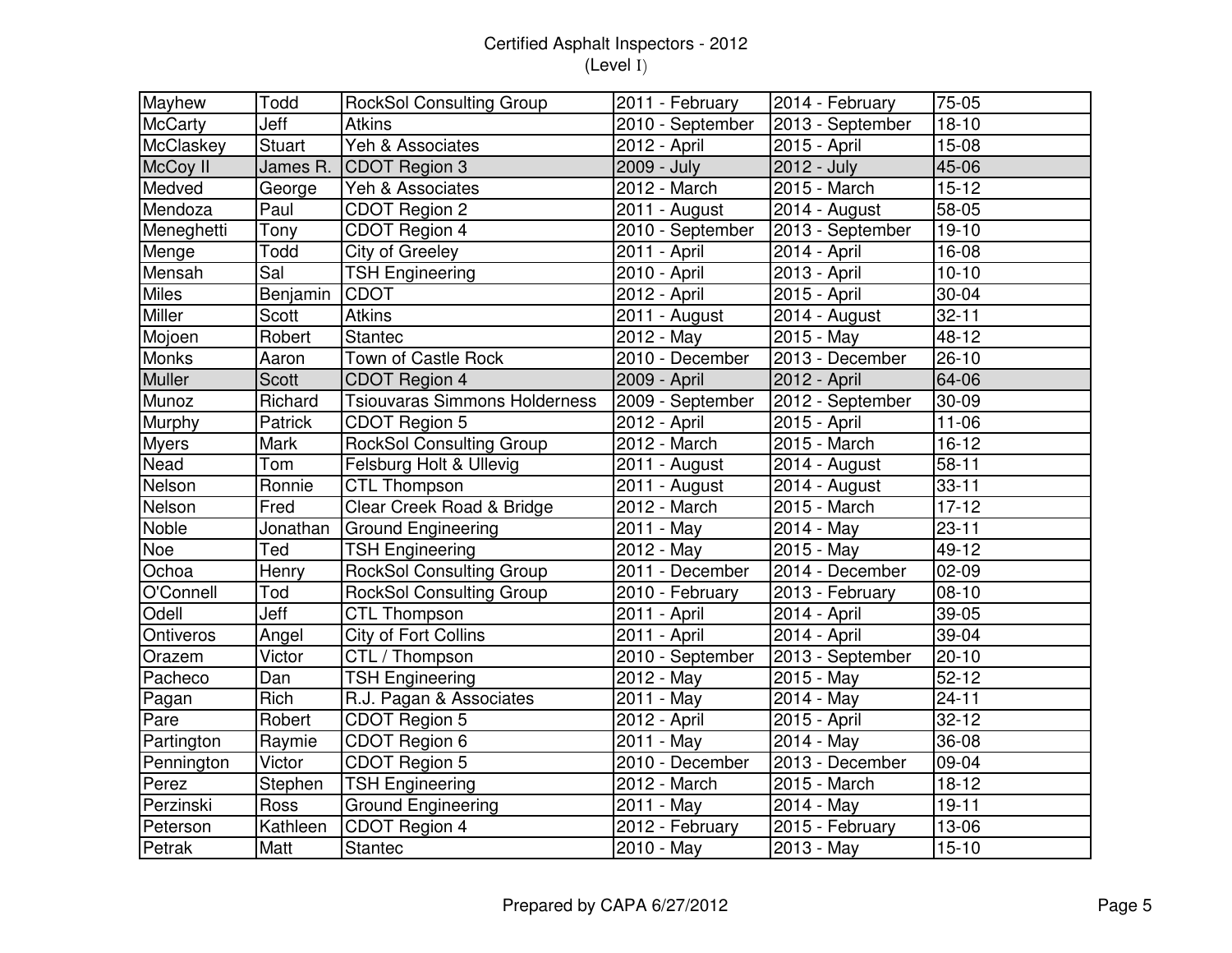| Pickerill       | Eric     | Acura Engineering                | 2010 - April     | 2013 - April     | $11 - 10$ |
|-----------------|----------|----------------------------------|------------------|------------------|-----------|
| <b>Plasters</b> | Paul     | <b>Douglas County Engineers</b>  | 2010 - April     | 2013 - April     | $12 - 10$ |
| Prince          | Richard  | <b>Terracare Associates</b>      | 2011 - August    | 2014 - August    | 55-05     |
| Putman          | Ted      | City of Greenwood Village        | 2012 - May       | 2015 - May       | $45 - 12$ |
| Raffelson       | Shawn    | CDOT Region 4                    | 2010 - December  | 2013 - December  | $07 - 08$ |
| Rash            | Roger    | CDOT Region 5                    | 2012 - April     | 2015 - April     | $33 - 12$ |
| Ravgiala        | A.J.     | <b>Atkins</b>                    | 2010 - April     | 2013 - April     | 85-06     |
| Reed            | Danny    | Stantec                          | 2012 - April     | 2015 - April     | 43-12     |
| Reich           | Chad     | Jacobs                           | 2010 - September | 2013 - September | $21 - 10$ |
| Reichle         | Jeffrey  | CDOT Region 5                    | 2012 - April     | 2015 - April     | $34 - 12$ |
| Reilly          | Larry    | CDOT Region 1                    | 2012 - February  | 2015 - February  | 40-05     |
| Remmers         | Mark     | The Engineering Company          | 2011 - December  | 2014 - December  | 47-08     |
| Rhodes          | Dave     | <b>Empire Management</b>         | 2009 - May       | 2012 - May       | 19-09     |
| Rodriguez       | Leo S.   | Yeh & Associates                 | 2012 - March     | 2015 - March     | $19 - 12$ |
| Roskop          | Miranda  | CDOT Region 4                    | 2009 - May       | 2012 - May       | $20 - 09$ |
| Rowles          | Benjamin | CDOT Region 4                    | 2011 - May       | 2014 - May       | $27 - 11$ |
| Runner          | Kevin    | Kleinfelder                      | 2011 - May       | 2014 - May       | 17-04     |
| Runner          | Jerimy   | <b>Martin Marietta Materials</b> | 2011 - December  | 2014 - December  | $41 - 11$ |
| Rutan           | Cullen   | CDOT Region 3                    | 2010 - April     | 2013 - April     | $13 - 10$ |
| Ruth            | Chris    | Cesare, Inc                      | 2012 - May       | 2015 - May       | 14-06     |
| Salmen          | Kevin    | City of Thornton                 | 2010 - December  | 2013 - December  | $27 - 10$ |
| Sanchez         | Robert   | CDOT Region 5                    | 2012 - February  | 2015 - February  | 59-06     |
| Sandifer        | Gary     | <b>RockSol Consulting Group</b>  | 2012 - March     | 2015 - March     | $22 - 05$ |
| Sawaya          |          | James M. CDOT Region 2           | 2010 - September | 2013 - September | 65-06     |
| Sawyer          | Kevin    | <b>Martin Marietta Materials</b> | 2011 - December  | 2014 - December  | $42 - 11$ |
| Schaal          | Donna    | <b>Schmidt Construction</b>      | 2012 - March     | 2015 - March     | 09-09     |
| Schell          | Karl     | Clear Creek Road & Bridge        | 2012 - March     | 2015 - March     | $20 - 12$ |
| Schenfeld       | George   | A.G. Wassenaar                   | 2012 - February  | 2015 - February  | $08 - 12$ |
| Schreiber       | Mike     | CDOT Region 2                    | 2010 - April     | 2013 - April     | $14 - 10$ |
| Sciacca         | Tamara   | Yeh & Associates                 | 2012 - April     | 2015 - April     | $42 - 12$ |
| Scroggins       | Jeff     | Kleinfelder                      | 2011 - May       | 2014 - May       | $20 - 11$ |
| Shepard         | Dave     | Schmueser Gordon Meyer           | 2011 - August    | 2014 - August    | 29-08     |
| Shin            |          | Young-Su CH2M Hill               | 2011 - December  | 2014 - December  | $44 - 11$ |
| Shuey           | Shawn    | Mountain Engineering & Testing   | 2011 - February  | 2014 - February  | 32-04     |
| Sinclair        | Patti    | <b>Schmidt Construction</b>      | 2011 - April     | 2014 - April     | $12 - 11$ |
| Smith           | Lee R.   | Yeh & Associates                 | 2011 - May       | 2014 - May       | 33-04     |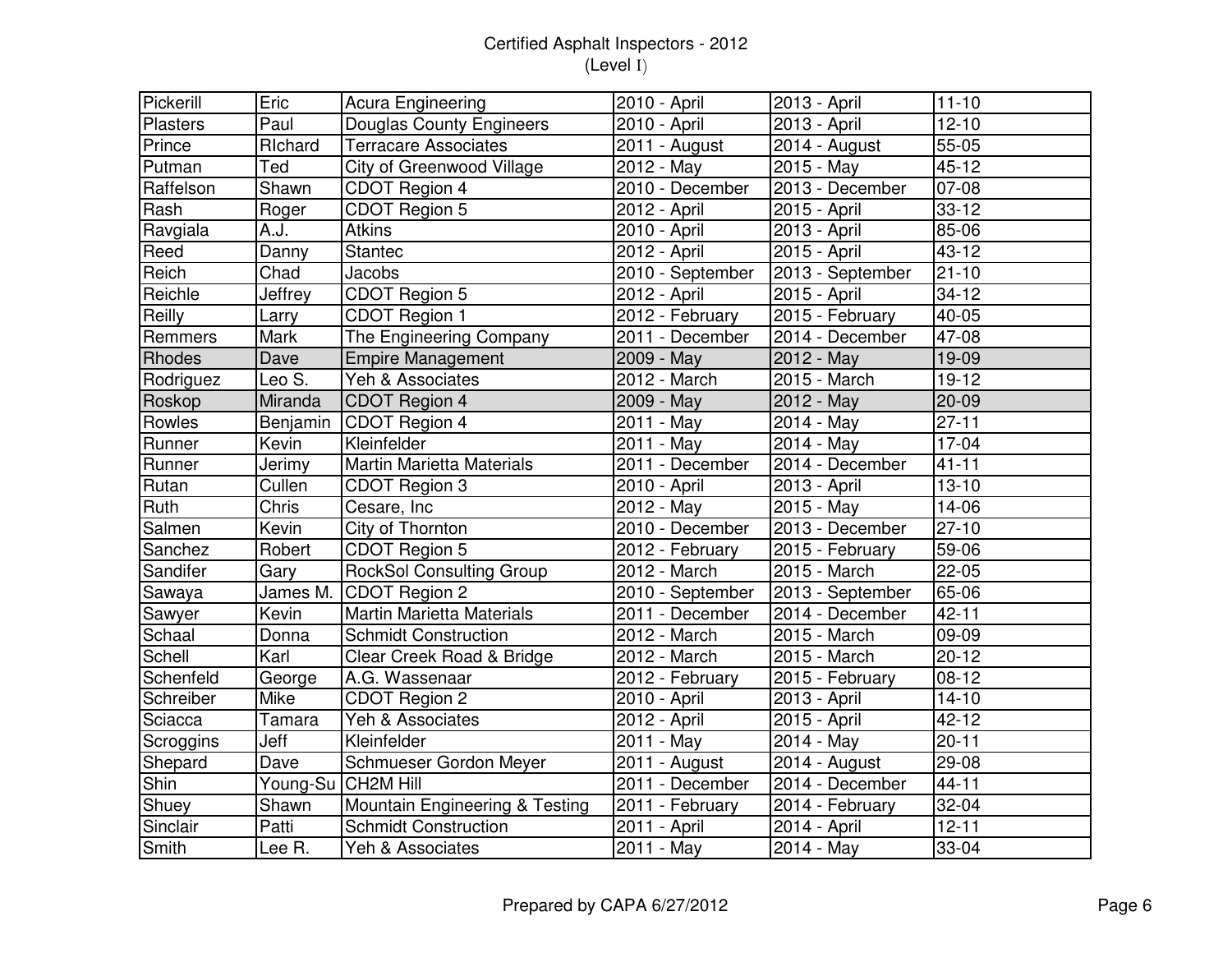| Smith             | Davis         | CDOT Region 2                    | 2012 - February   | 2015 - February  | $17-06$   |
|-------------------|---------------|----------------------------------|-------------------|------------------|-----------|
| Smith             | Keith         | <b>RockSol Consulting Group</b>  | 2010 - April      | 2013 - April     | $25-07$   |
| Smith             | Kevin         | Town of Castle Rock              | 2010 - December   | 2013 - December  | $28 - 10$ |
| Spera             | Steve A.      | <b>CDOT</b>                      | $2011 - December$ | 2014 - December  | 18-06     |
| <b>Stecyk</b>     | Amy           | Felsburg Holt & Ullevig          | 2011 - August     | 2014 - August    | 79-06     |
| Stephenson        | Kaye          |                                  | 2009 - May        | 2012 - May       | $21-09$   |
| <b>Stevens</b>    | Cynthia       | <b>RockSol Consulting Group</b>  | 2010 - May        | $2013 - May$     | 49-06     |
| <b>Stice</b>      | Lisa          | <b>JR Engineering</b>            | 2011 - February   | 2014 - February  | $06 - 11$ |
| Stivener          | Lori          | Yeh & Associates                 | 2012 - April      | 2015 - April     | $35 - 12$ |
| Stockton          | <b>Brian</b>  | City of Thornton                 | 2010 - December   | 2013 - December  | 29-10     |
| Story             | <b>Daniel</b> | CDOT Region 2                    | 2009 - September  | 2012 - September | 31-09     |
| Sullivan          | Robert        | <b>City of Greenwood Village</b> | 2009 - May        | 2012 - May       | $25-09$   |
| Sundvick          | Daniel        | Stantec                          | $2010 - December$ | 2013 - December  | $15-07$   |
| Tanner            | Roger         | <b>RockSol Consulting Group</b>  | 2011 - April      | 2014 - April     | 08-08     |
| Tarin             | Jamir         | <b>AMEC</b>                      | 2012 - April      | 2015 - April     | $36-12$   |
| Tholson           | Patrick       | <b>AECOM</b>                     | 2012 - February   | 2015 - February  | $09-12$   |
| Trudell           | Alan          | <b>City of Commerce City</b>     | 2011 - May        | 2014 - May       | $21 - 11$ |
| Trujillo          | Chris         | <b>CDOT</b>                      | 2011 - May        | 2014 - May       | $22 - 11$ |
| <b>Tsosie</b>     | Reed          | <b>Trautner Geotech</b>          | 2012 - April      | 2015 - April     | $37 - 12$ |
| Upright           | Nicola        | CDOT Region 4                    | 2012 - February   | 2015 - February  | 19-06     |
| Valdez            | Eric          | <b>CDOT</b>                      | 2009 - May        | 2012 - May       | $22 - 09$ |
| Van SwearingeJ.T. |               | <b>RockSol Consulting Group</b>  | $2012 - March$    | 2015 - March     | 09-08     |
| Vanderpool        | Julie         | <b>RockSol Consulting Group</b>  | 2011 - December   | 2014 - December  | $43 - 11$ |
| Velasquez         | Jason         | <b>CDOT</b>                      | 2011 - May        | 2014 - May       | 30-08     |
| von Bernuth       | Rod           | Koechlein Consulting             | 2011 - May        | 2014 - May       | 07-07     |
| Wachsmann         | Martin        | Stantec                          | 2011 - May        | 2014 - May       | $25 - 05$ |
| Walker            | Dwayne        | <b>Empire Management</b>         | 2009 - May        | 2012 - May       | $23 - 09$ |
| Wallan            | Sue           | <b>SEH</b>                       | 2012 - April      | 2015 - April     | $11 - 09$ |
| Ward              | Jeff          | CDOT Region 2                    | 2011 - August     | 2014 - August    | $34 - 11$ |
| Warr              | Ed            | <b>RockSol Consulting Group</b>  | 2010 - February   | 2013 - February  | $27-07$   |
| Watts             | <b>Betsy</b>  | University of Colorado           | 2012 - May        | 2015 - May       | 44-12     |
| Wells             | Michael       | <b>URS Washington Division</b>   | 2009 - April      | 2012 - April     | 53-06     |
| Whitlow           | <b>Brian</b>  | Jacobs                           | 2009 - July       | 2012 - July      | 26-09     |
| Wiegand           | John          | <b>Ground Engineering</b>        | 2011 - August     | 2014 - August    | $35 - 11$ |
| Winter            | Allan R.      | CDOT Region 5                    | 2012 - April      | 2015 - April     | $38 - 12$ |
| Yebra             | Adrian        | City of Greeley                  | 2014 - April      | 2017 - April     | 35-04     |